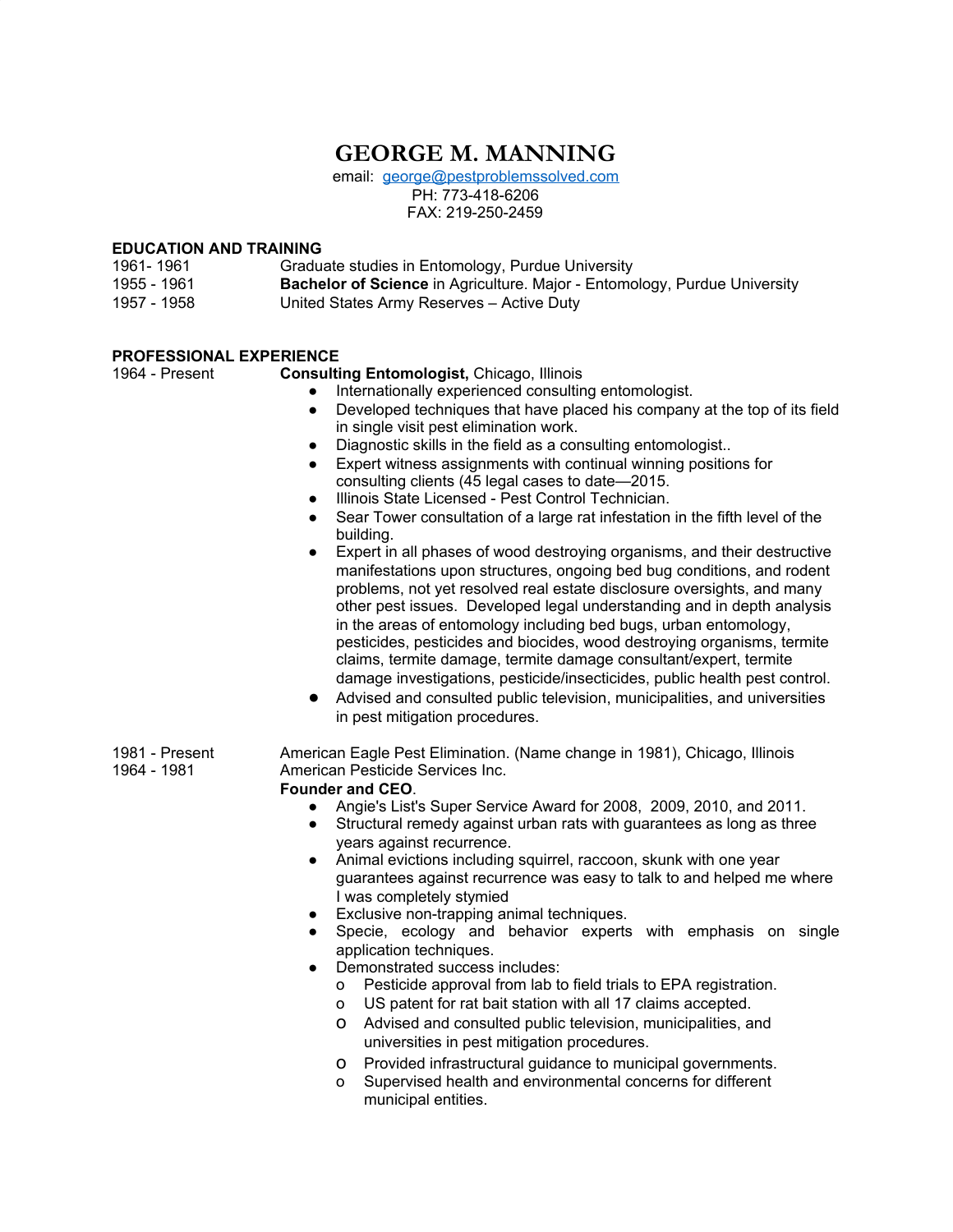|                              | Provided expert witness to numerous agencies and private citizens.<br>0                                                                                                                                                                                                                                                                                                                                      |
|------------------------------|--------------------------------------------------------------------------------------------------------------------------------------------------------------------------------------------------------------------------------------------------------------------------------------------------------------------------------------------------------------------------------------------------------------|
| 1981-1983                    | Rocon Industries Chicago, Illinois<br><b>Partner</b><br>Developed and manufactured rodent elimination baits.<br>Designed and fabricated a rodent. multi-feed, bait station. Patent<br>received by U.S. Patent Office.<br>Advised 43rd ward Alderman Martin Oberman regarding<br>municipal infrastructural rat issues.<br>Comprehensive photography of rat issues depicting<br>infrastructural deterioration. |
| 1970 - 1973                  | American Environmental Consultants, Chicago, Illinois.<br><b>Founder and CEO.</b><br>Air and water pollution analysis.<br>$\bullet$<br>Industrial BOD, COD and suspended solid analysis and reporting<br>$\bullet$<br>meeting industrial standards.                                                                                                                                                          |
| 1958 - 1961                  | Cochenower Pest Control, Lafayette, Indiana<br><b>Assistant Manager</b><br>Pest control technician in the field.<br>$\bullet$<br>Office duties including scheduling, customer service and collections.<br>$\bullet$                                                                                                                                                                                          |
| 1961-1964                    | Anderson Exterminating Company<br><b>Technical Assistant/Technician</b><br>Pest control technician in the field.<br>$\bullet$<br>Training of others in general office duties included customer service, pest<br>$\bullet$<br>control and technical information gathering.                                                                                                                                    |
| <b>SKILLS AND EXPERIENCE</b> |                                                                                                                                                                                                                                                                                                                                                                                                              |
| $\cdot$ Marketing            | · Multi-media Marketing<br>• Account Development                                                                                                                                                                                                                                                                                                                                                             |
| $\cdot$ Research             | · Competitive/Strategic Planning<br>• Problem solving                                                                                                                                                                                                                                                                                                                                                        |

∙ Consulting ∙ Direct Mail Marketing ∙ Creative development

# **HIGHLIGHTED CAREER ACHIEVEMENTS**

Created, designed and developed three entrepreneurial companies with top rated performance service work in areas including entomology, pest control, environmental standards and recommendations. These companies have received honors for model work in innovation and invention in their discipline and field of study.

Illinois first environmental consulting firm in the State with innovative successes from its endeavors.

Candidate for the Mayor of Chicago in 1977 with a platform of environment, infrastructural development and equal opportunity.

Candidate for Alderman in 1981 on issues of environment and public health.

Provided leadership by recommending infrastructural demands that contributed to preventing the development of a 580 acre land fill site on the shores of Lake Michigan.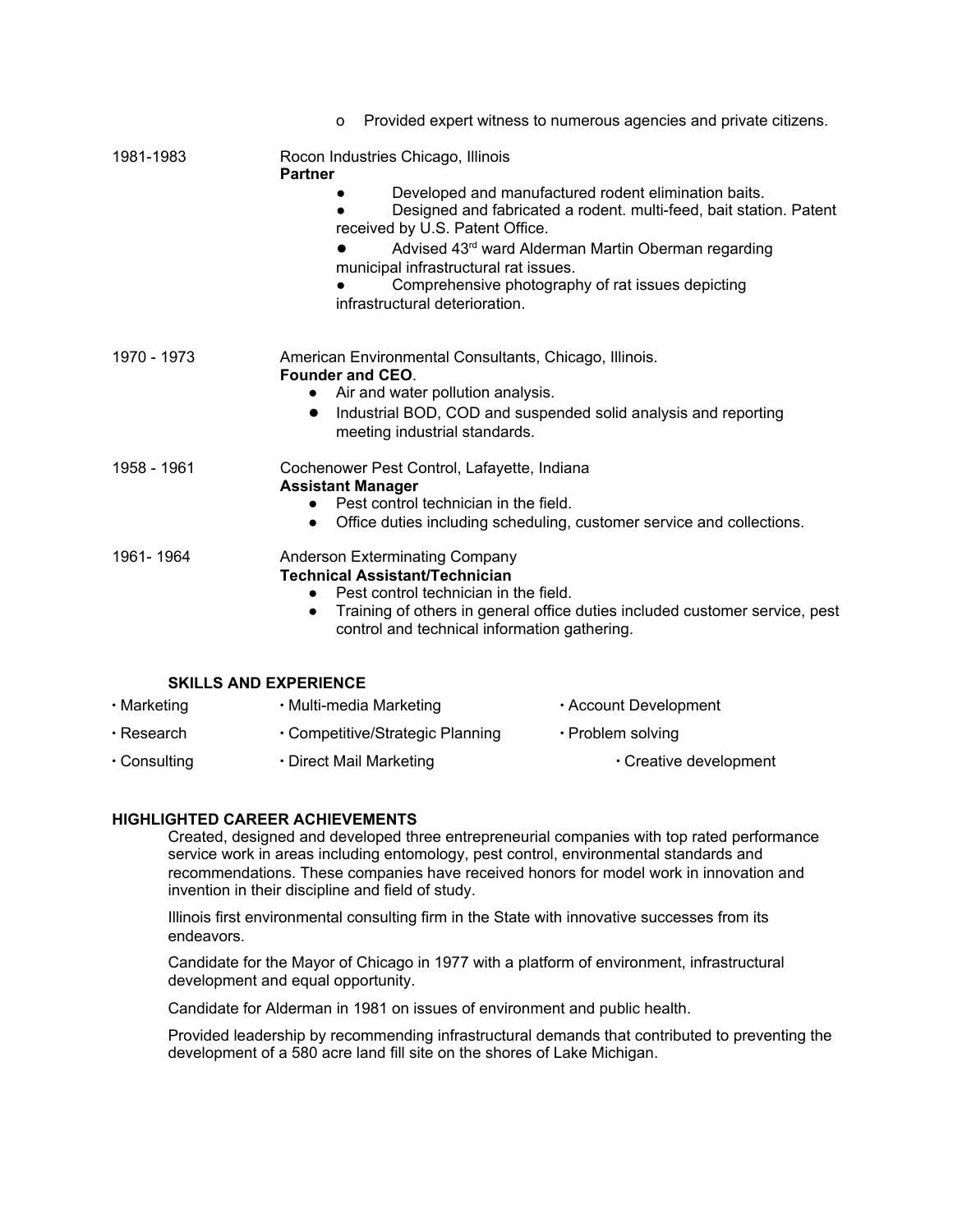### **MASS COMMUNICATION INTERVIEWS AND INVESTIGATIONS (TELEVISION, RADIO, NEWSPAPER, MAGAZINES and BLOGS)**

2010-11 Multiple rat articles citing George Manning's opinions on rats and mice.

2007 "The Rat Man" – The Sun Times, Chicago, Illinois<br>2007 Present New York Times Company. About.com -

Present New York Times Company. About.com - "All Experts" Daily Question and Answer Blog. (900 questions)

2008 Senior Life News, Dee Dunheim, Reporter. "60 years of Beekeeping, is One Mans Lifelong Passion".

2008 WTVF - Channel 5 Chicago, Illinois, "Chicago Rats" – Carol Marin, Reporter. Expert interview.

1982 WBBM - Channel 2 "Common Ground" – Rat Issues Werner Sanders, Reporter

1980 Pest Control and Technology Magazine. "Structural Damage By Rats". Expert testimony.

1978 WBBM - Channel 2 "Two on Two" with Bill Kurtis. Investigation of "Rats in the Sewers"

1974 WLS - Channel 7 "Super Rats" with Diane Sawyer, Reporter. Expert interview and investigation.

" 1977-79 Lakeview Lerner Booster – Multiple articles on infrastructural rat activity within Lincoln Park. Chicago.

1974 Chicago Reader – "The Private War of George Manning".

1970 Chicago Magazine – Interview. Topic: Rats.

# **HIGHLIGHTED LEGAL CASES:**

| Jan. 15, 2020                                         | Envista Forensics: Expert for Indiana Wood Products-Lyvtid beetles case.                                                                                                                                                                                                                                          |
|-------------------------------------------------------|-------------------------------------------------------------------------------------------------------------------------------------------------------------------------------------------------------------------------------------------------------------------------------------------------------------------|
| Dec, 11, 2018                                         | Horvath & Weaver, PC, jhorvath@hlpc-law.com, 312 419 6600 Ext 7011.                                                                                                                                                                                                                                               |
| Sept. 22, 2017                                        | Terry Serfna, Lincoln Nebraska vs. Terminix, Omaha Nebraska<br>Knudsen, Berkheimer, Richardson & Endacott, LLP<br>3800 VerMaas Place, Ste 200<br>Lincoln, NE 68502; Email: cbahramzad@knudsenlaw.com<br>Carly L. Bahramzad; Attorney at Law: 402-475-7011<br>Property liability claim; termite damage to the risk |
| Most Recent 2016                                      | Melissa N.Schoebein; Assisting Attorney<br>Heyl, Royster, Voelker & Allen, PC                                                                                                                                                                                                                                     |
| Dec. 13, 2013<br>Dykema Gossett<br>eviction caused by | True Religion Sales, LLC, plaintiffs v. Nina Willoughby Hefferon, defendant;<br>PPLC; Charles A. LeMoine & Melonie J. Chico; 312-876-1700; Constructive<br>Failure to remedy a continuing rat invasion of commercial premises                                                                                     |
| Nov. 28, 2012<br>Barbara Leach                        | State of New Mexico, County of Santa Fe, First Judicial District, Timothy &                                                                                                                                                                                                                                       |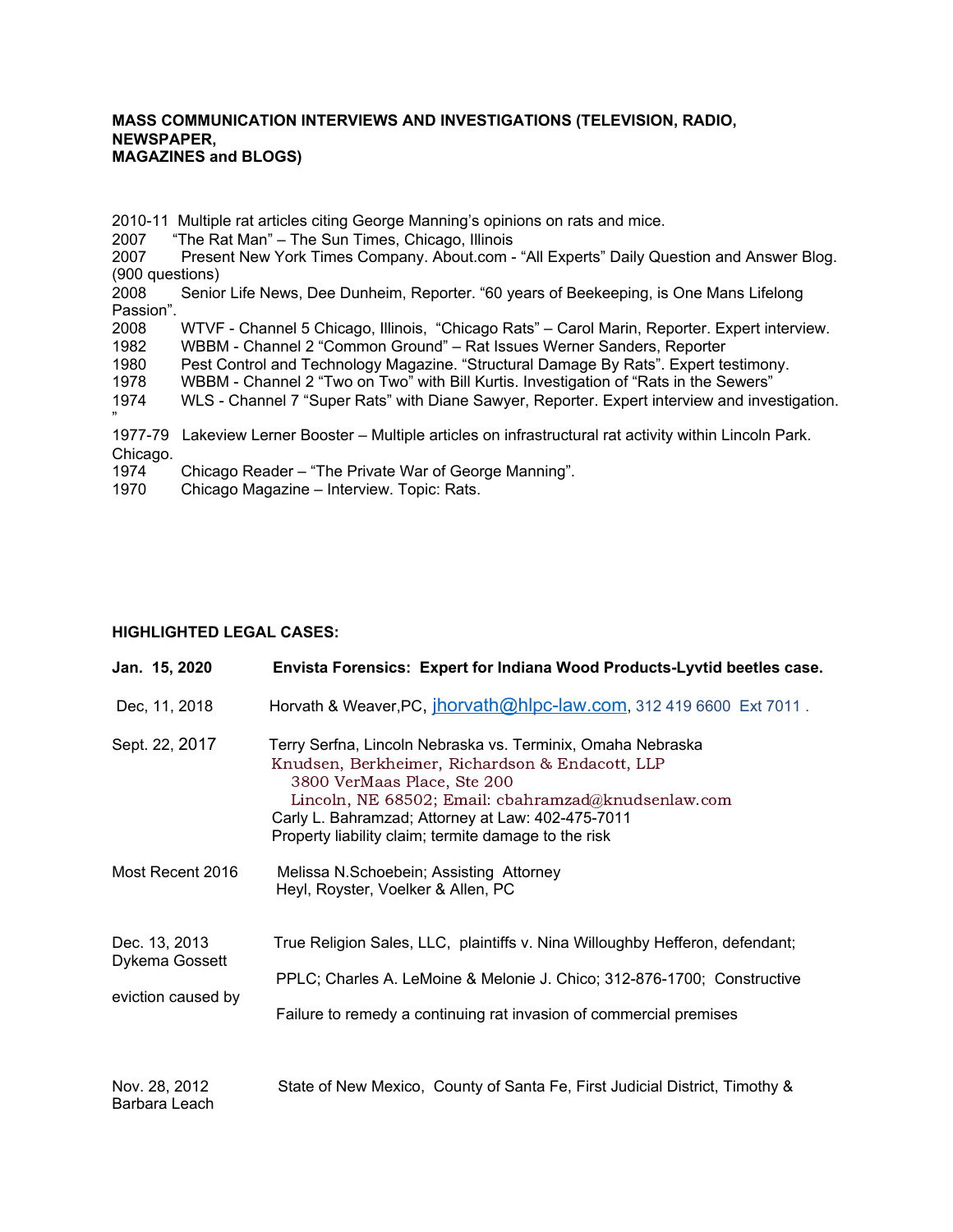|                                              | Plaintiff. V. Ashford TRS Sapphire, LLC d/b/a Hilton Santa Fe Historic Plaza Hotel;<br>No. D-101-CV-2012-00878; Bed bug litigation                                                                                                                                                   |
|----------------------------------------------|--------------------------------------------------------------------------------------------------------------------------------------------------------------------------------------------------------------------------------------------------------------------------------------|
| Sept. 22, 2011<br>10,25/2005                 | Dalton v. Smith and Del's Pest Control; Court # 06 L 0165; Date of loss:                                                                                                                                                                                                             |
| 815-939-7150                                 | Urgo & Nugent, LTD, Denise N. Kruse; 630-653-0123 & Jerome C. Shapiro;                                                                                                                                                                                                               |
|                                              | Refer to file # FKK-1941- Termite malpractice litigation                                                                                                                                                                                                                             |
| March 7, 2009                                | Belinda M. Woods versus Warren J. Nickel and Josef Harmata<br>Case No. 2007-L-010648. Jury Trial Demanded -- Termite infestation<br>Contact Kara E. Martin, Jenner & Block<br>Email: kmartin@jenner.com                                                                              |
| July 28, 2008                                | <b>Expert witness/Consulting Entomologist</b><br>C.J. Vassar, Group General Manager/ APL Logistics, Romeoville, IL 60446<br>Infestation of Bostrichid beetles/species identification and expert testimony.<br>Email: cvassar@aplogistics.com<br>Phone: (815) 372-I 9 63 Extension 33 |
| February 27, 2007<br>Associates              | Jennifer Salems versus. Kenneth Webster, Donna Webster, and Michael Allan &                                                                                                                                                                                                          |
|                                              | Case No. 06 L 0358 Bench Trial--long standing carpenter ant presence in newly<br>purchased home. Seller did not disclose.<br>Contact Brian Stephenson, Cummins & Associates, LTD,<br>Phone (312)464-9840                                                                             |
| April 6, 2005                                | Hernandez vs. Trujillo<br>Court No. 00 CH 10262, Claim No. 68353I-203<br>Contact Attorney John F. Pacocha; Nationwide Mutual Insurance<br>Company, witness for insured in malpractice case.<br>Phone: (312)917-5265                                                                  |
| 2003 & 2004                                  | Wallrab. Capenigro & Associates<br>Witness for several termite inspection issues.                                                                                                                                                                                                    |
| 2003 & 2004                                  | John Pacocha, Attorney<br>Witness for 2 termite malpractice cases                                                                                                                                                                                                                    |
| June 8, 1999<br>International Association of | In the Matter of the Arbitration between Village of Oak Park, Illinois &                                                                                                                                                                                                             |
| <b>Patrick Bushell</b>                       | Machinists and Aerospace Workers, AFL-CIO, Local NO. 8 - Unjust Discharge -                                                                                                                                                                                                          |
|                                              | <b>Expert Testimony</b>                                                                                                                                                                                                                                                              |
| November 20, 1989                            | Serritella versus Haberkorn<br>Case No. 89 L 1 13 16<br>In the matter of lack of disclosure to inform the presence of termites<br>Phone: (312)990-4880<br>Fax: (312)990-8833                                                                                                         |
| 1989<br>termites.                            | Oak Brook Firm, Oakbrook, Illinois<br>Witness for firm representing a family that had missed diagnosis regarding                                                                                                                                                                     |